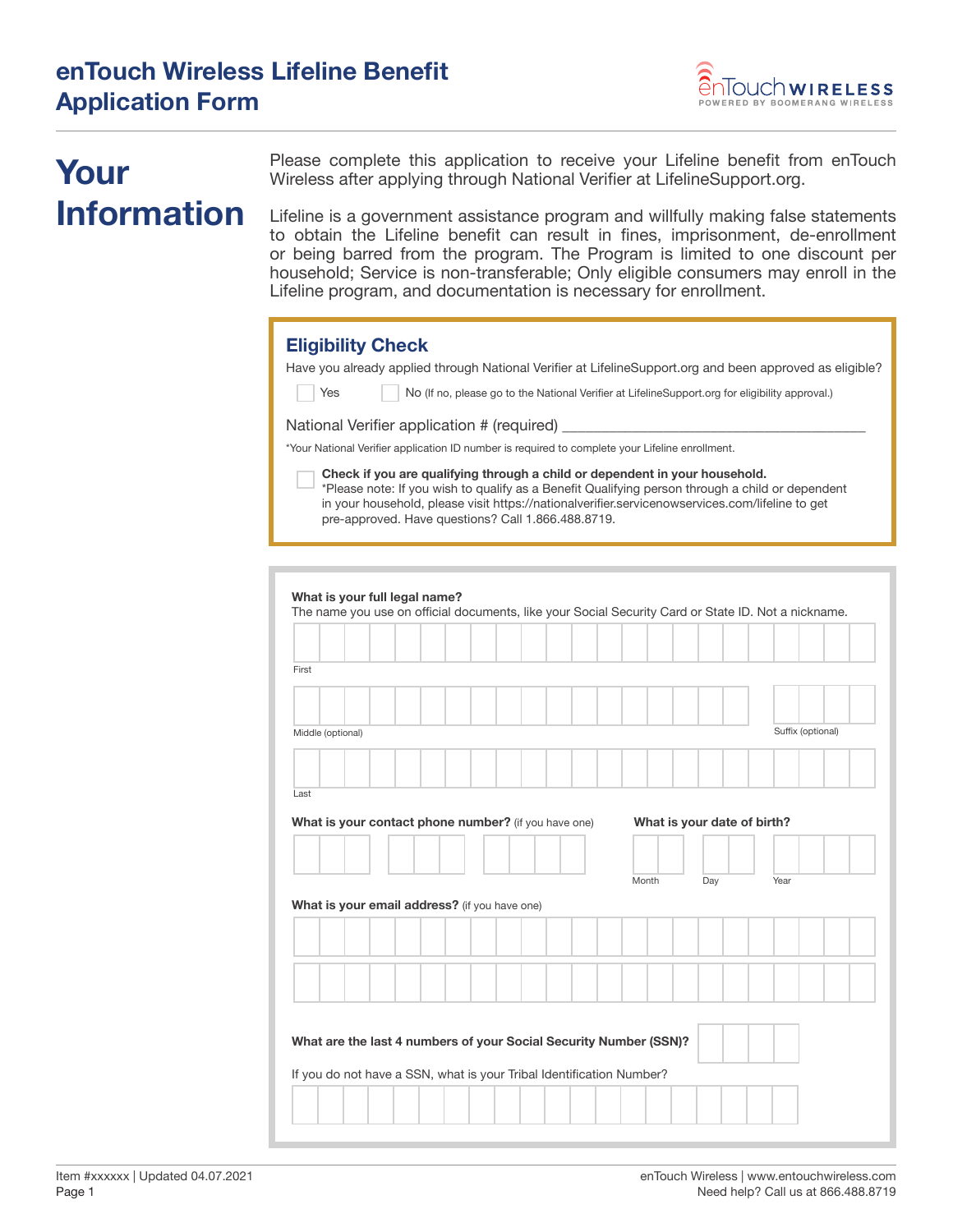## **enTouch Wireless Lifeline Benefit Application Form**



# **Your Information**

|                        | The address where you will get service. Do not use a P.O. Box. |                 |
|------------------------|----------------------------------------------------------------|-----------------|
| Street Number and Name |                                                                | Apt, Unit, etc. |
|                        |                                                                |                 |

| The address where you receive mail. |                                                                 |                 |
|-------------------------------------|-----------------------------------------------------------------|-----------------|
|                                     | Check if your mailing address is the same as your home address. |                 |
|                                     |                                                                 |                 |
|                                     |                                                                 |                 |
| Street Number and Name              |                                                                 | Apt, Unit, etc. |
|                                     |                                                                 |                 |
|                                     |                                                                 |                 |

| Do you reside on Federally Recognized Tribal Lands?                                                      |
|----------------------------------------------------------------------------------------------------------|
| If you self-certified as a resident of Tribal Lands, what is the name of the Tribal Lands you reside on? |
|                                                                                                          |
|                                                                                                          |

| What is the best way to reach you?                    |                                                     |  |  |  |  |  |  |                                           |  |      |  |  |  |  |
|-------------------------------------------------------|-----------------------------------------------------|--|--|--|--|--|--|-------------------------------------------|--|------|--|--|--|--|
| Email<br>Check if the email is the same as on page 1. |                                                     |  |  |  |  |  |  |                                           |  |      |  |  |  |  |
|                                                       |                                                     |  |  |  |  |  |  |                                           |  |      |  |  |  |  |
|                                                       |                                                     |  |  |  |  |  |  |                                           |  |      |  |  |  |  |
| Call                                                  |                                                     |  |  |  |  |  |  |                                           |  | Mail |  |  |  |  |
|                                                       | Check if the phone number is the same as on page 1. |  |  |  |  |  |  | Use Home Address.<br>Use Mailing Address. |  |      |  |  |  |  |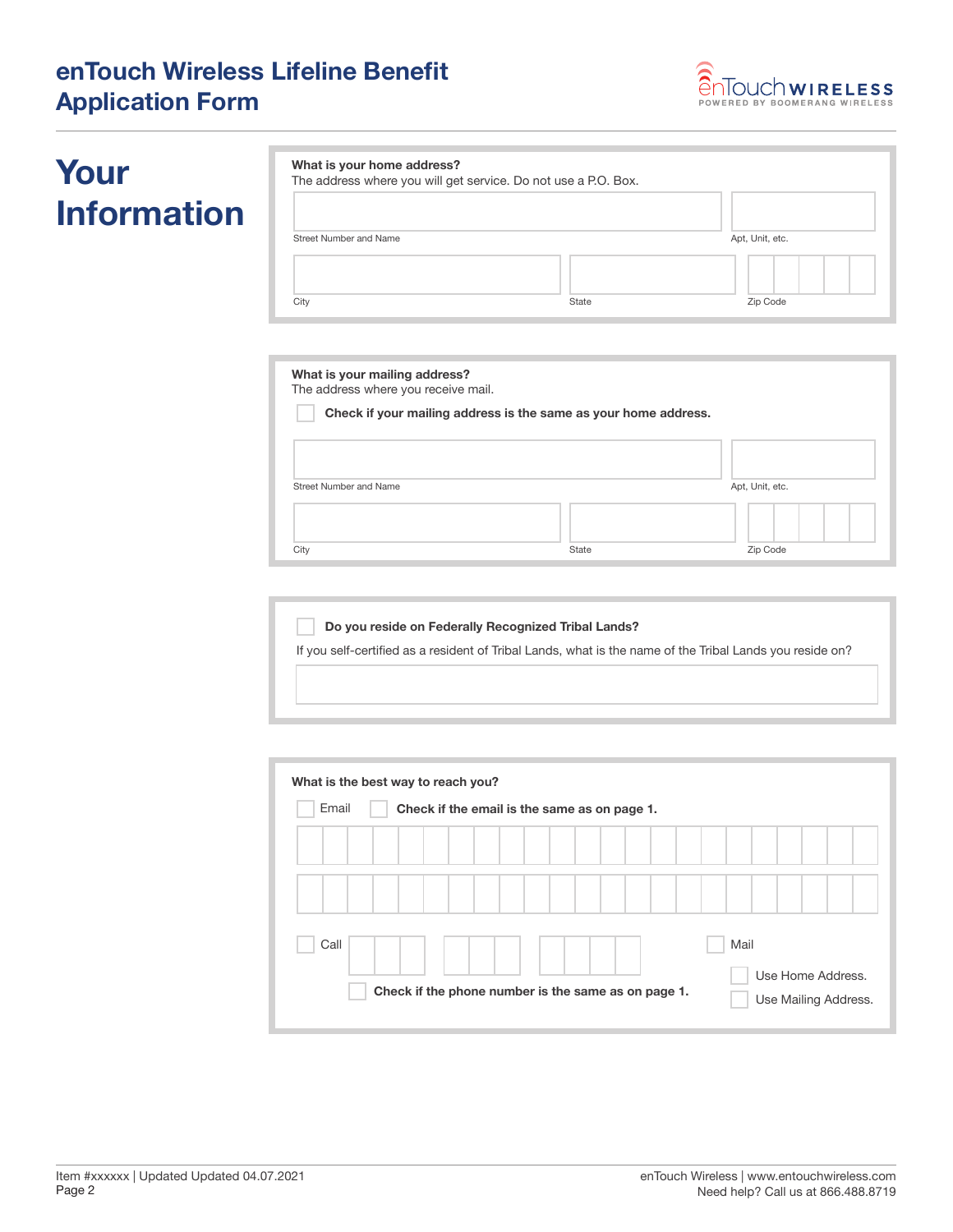

## **Eligible Telecommunications Carrier (ETC) Additional Certification Form**

## **Agreement**

**Initial all grey boxes to complete application.** Failure to consent to any of the below will result in denial of service.

(init) **Activation and usage requirement disclosures:** This service is a prepaid service and you must personally activate it by dialing 611 from your Lifeline handset.<br>*To keep your account active, you must use your Lifeli message, using your mobile broadband connection, purchasing additional minutes or data from enTouch Wireless, answering an in-bound call from someone other than enTouch Wireless, or by responding to a direct contact from enTouch Wireless confirming that you want to continue receiving Lifeline service from enTouch Wireless.* If your service goes unused for 30 days, you will be notified that you have 15 days to use your phone or contact enTouch Wireless to confirm that you want to continue service. If you fail to use your service during the 15-day cure period, you will be de-enrolled from the Lifeline program and your service will be disconnected.

#### **Authorizations:**

(init) I hereby authorize enTouch Wireless to access any records required to verify my statements on this form and to confirm my eligibility for the Lifeline program. I also authorize enTouch Wireless to release any records required for the administration of the Lifeline program (name, telephone number, address, date of birth, last 4 digits of SSN or Tribal ID Number, amount of support being sought, means of qualification for support, and dates of service initiation and termination), including to the Universal Service Administrative enTouch Wireless, to be used in a Lifeline database and to ensure the proper administration of the Lifeline Program.

(init) I understand I have the right to enroll in the Lifeline service using non-electronic methods. I further understand that I have the right to withdraw this consent at any time prior to activation of my service. enTouch Wireless has advised me that I may request a paper copy of my contract and associated fees by calling 611 from my wireless handset.

(init) I hereby authorize enTouch Wireless to send text messages to my enTouch Wireless provided wireless number about my Lifeline benefit. Text messages sent by enTouch Wireless will not decrement my available wireless minutes or texts. Standard voice, data and text rates will apply to all messages to and from anyone other than enTouch Wireless.

(init) I acknowledge that I am providing the information I have included in this application to CGM, LLC and further authorize CGM, LLC to receive and use my information for enrollment verification and waste, fraud and abuse mitigation purposes. Additionally, I authorize CGM to receive and use my historic Lifeline enrollment information for enrollment verification and waste, fraud and abuse mitigation purposes.

(init) If enTouch Wireless finds that I am already receiving a Lifeline discount benefit from another provider, I agree that I want to transfer my Lifeline discount benefit from that Lifeline provider to enTouch Wireless. I understand that once the transfer is complete, I will lose my Lifeline Program benefit with any other Lifeline provider from which I am currently receiving a Lifeline discount. enTouch Wireless has explained to me and I understand that I may not have multiple Lifeline Program benefits with the same or different providers.

#### **Apply**

To apply for a Lifeline benefit, fill out every section of this form, initial every agreement statement, and sign all necessary pages. Mail this form with a copy of your Proof of ID and a copy of your Proof of Address to:

**enTouch Wireless 3030 LBJ Freeway, Suite 1320 Dallas, TX 75234**

By my signature immediately below, I hereby certify, under penalty of perjury, that the information included in this certification form is true and correct to the best of my knowledge.

Applicant's Signature **Date** 

\* Tribal lands include any federally recognized Indian tribe's reservation, pueblo, or colony, including former reservations in Oklahoma; Alaska Native regions established pursuant to the Alaska Native Claims Settlement Act (85 Stat. 688); Indian allotments; Hawaiian Home Lands – areas held in trust from Native Hawaiians by the state of Hawaii, pursuant to the Hawaiian Homes Commission Act, 1920 July 9, 1921, 42 Stat. 108, et. seq., as amended; and any land designated as such by the Commission for purposes of this subpart pursuant to the designation process in the FCC's Lifeline rules.